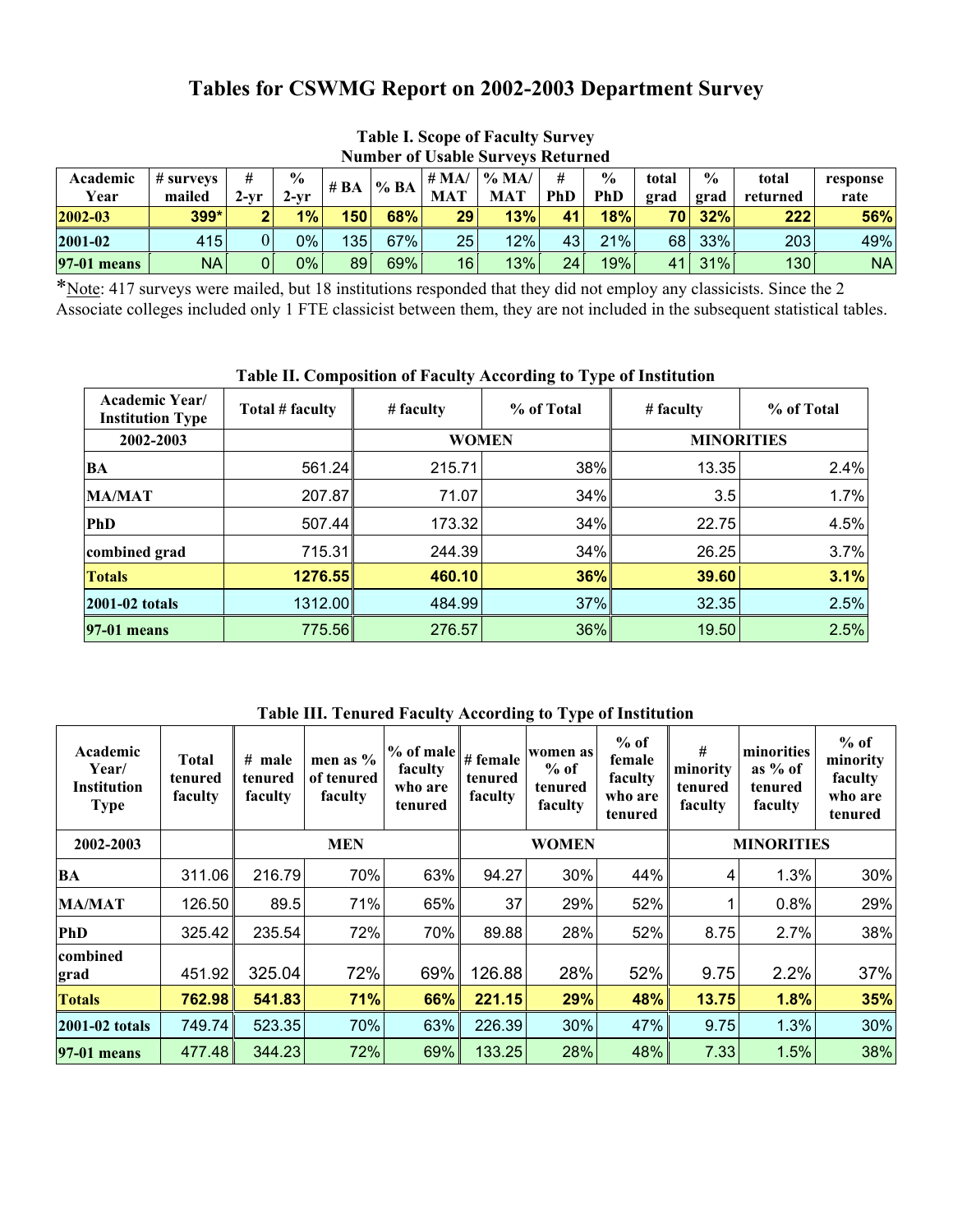| 2002-2003          | total faculty<br>without<br>tenure | # male TT<br>faculty | # male NTT<br>faculty | men as $%$ of<br>total FWT | $%$ of male<br><b>FWT</b> who<br>are TT | total TT<br>faculty | men as % of   men as % of<br>total NTT<br>faculty |
|--------------------|------------------------------------|----------------------|-----------------------|----------------------------|-----------------------------------------|---------------------|---------------------------------------------------|
| <b>BA</b>          | 250.18                             | 67.67                | 61.07                 | 51%                        | 53%                                     | 58%                 | 46%                                               |
| <b>MA/MAT</b>      | 81.37                              | 19                   | 28.3                  | 58%                        | 40%                                     | 54%                 | 61%                                               |
| <b>PhD</b>         | 182.02                             | 58                   | 40.58                 | 54%                        | 59%                                     | 54%                 | 55%                                               |
| combined grad      | 263.39                             | 77.00                | 68.88                 | 55%                        | 53%                                     | 54%                 | 57%                                               |
| <b>Totals</b>      | 513.57                             | 144.67               | 129.95                | 53%                        | 53%                                     | 56%                 | 51%                                               |
| 2001-02 totals     | 562.26                             | 139.50               | 164.17                | 54%                        | 46%                                     | 59%                 | 50%                                               |
| <b>97-01 means</b> | 298.07                             | 70.70                | 84.05                 | 52%                        | 46%                                     | 53%                 | 51%                                               |

**Table IVa. Male Faculty Without Tenure According to Type of Institution**  (Note:  $FWT = \text{faculty without tenure}$ ;  $TT = \text{tenure-track}$ ;  $NTT = \text{non-tenure-track}$ )

**Table IVb. Female Faculty Without Tenure According to Type of Institution**  (Note: FWT = faculty without tenure;  $TT =$  tenure-track; NTT = non-tenure-track)

| 2002-2003      | total faculty<br>without<br>tenure | # female TT<br>faculty | # female<br>NTT faculty | of total<br><b>FWT</b> | <b>FWT</b> who<br>are TT | of total TT<br>faculty | women as % % of female women as % women as %<br>of total NTT<br>faculty |
|----------------|------------------------------------|------------------------|-------------------------|------------------------|--------------------------|------------------------|-------------------------------------------------------------------------|
| <b>BA</b>      | 250.18                             | 48.82                  | 72.63                   | 49%                    | 40%                      | 42%                    | 54%                                                                     |
| <b>MA/MAT</b>  | 81.37                              | 16.2                   | 17.87                   | 42%                    | 48%                      | 46%                    | 39%                                                                     |
| <b>PhD</b>     | 182.02                             | 50                     | 33.44                   | 46%                    | 60%                      | 46%                    | 45%                                                                     |
| combined grad  | 263.39                             | 66.20                  | 51.31                   | 45%                    | 56%                      | 46%                    | 43%                                                                     |
| <b>Totals</b>  | 513.57                             | 115.02                 | 123.94                  | 47%                    | 48%                      | 44%                    | 49%                                                                     |
| 2001-02 totals | 562.26                             | 96.25                  | 162.35                  | 46%                    | 37%                      | 41%                    | 50%                                                                     |
| 97-01 means    | 298.07                             | 61.66                  | 81.66                   | 48%                    | 43%                      | 47%                    | 49%                                                                     |

**Table IVc. Minority Faculty Without Tenure According to Type of Institution** 

| (Note: FWT = faculty without tenure; $TT$ = tenure-track; $NTT$ = non-tenure-track) |                                    |                                 |                                  |                                           |                                                |                                 |                                                          |  |  |  |  |
|-------------------------------------------------------------------------------------|------------------------------------|---------------------------------|----------------------------------|-------------------------------------------|------------------------------------------------|---------------------------------|----------------------------------------------------------|--|--|--|--|
| 2002-2003                                                                           | total faculty<br>without<br>tenure | # minority<br><b>TT</b> faculty | # minority<br><b>NTT</b> faculty | minorities as<br>% of total<br><b>FWT</b> | $%$ of<br>minority<br><b>FWT</b> who<br>are TT | % of total<br><b>TT</b> faculty | minorities as minorities as<br>% of total<br>NTT faculty |  |  |  |  |
| BA                                                                                  | 250.18                             | 6.8                             | 2.55                             | 3.7%                                      | 73%                                            | 5.8%                            | 1.9%                                                     |  |  |  |  |
| <b>MA/MAT</b>                                                                       | 81.37                              | 0                               | 2.5                              | 3.1%                                      | $0\%$                                          | 0.0%                            | 5.4%                                                     |  |  |  |  |
| <b>PhD</b>                                                                          | 182.02                             | 11                              | 3                                | 7.7%                                      | 79%                                            | 10.2%                           | 4.1%                                                     |  |  |  |  |
| combined grad                                                                       | 263.39                             | 11.00                           | 5.50                             | 6.3%                                      | 67%                                            | 7.7%                            | 4.6%                                                     |  |  |  |  |
| <b>Totals</b>                                                                       | 513.57                             | 17.80                           | 8.05                             | 5.0%                                      | 69%                                            | 6.9%                            | 3.2%                                                     |  |  |  |  |
| 2001-02 totals                                                                      | 562.26                             | 15.00                           | 7.60                             | 4.0%                                      | 66%                                            | 6.4%                            | 2.3%                                                     |  |  |  |  |
| <b>97-01 means</b>                                                                  | 298.07                             | 7.67                            | 4.50                             | 4.1%                                      | 63%                                            | 5.8%                            | 2.7%                                                     |  |  |  |  |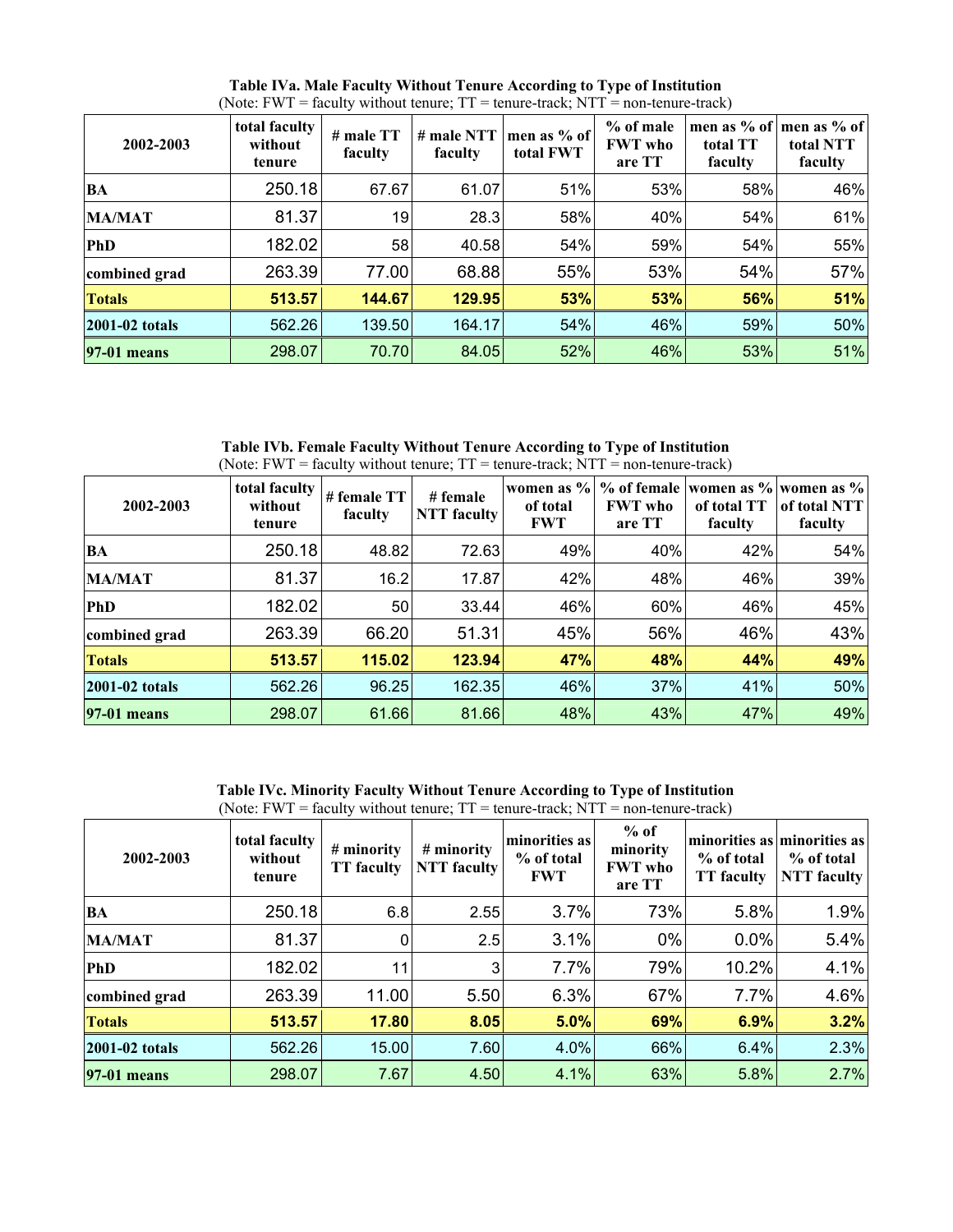| 2002-2003          | total $#$<br>granted<br>tenure | # of women<br>granted<br>tenure | % of tenure<br>awards to<br>women | $\sharp$ of minorities<br>granted<br>tenure | % of tenure<br>awards to<br>minorities |
|--------------------|--------------------------------|---------------------------------|-----------------------------------|---------------------------------------------|----------------------------------------|
| BA                 | 18                             | 8                               | 44%                               |                                             | 0.0%                                   |
| <b>MA/MAT</b>      | 8                              | 4                               | 50%                               |                                             | 0.0%                                   |
| <b>PhD</b>         | 17                             | 4                               | 24%                               |                                             | 5.9%                                   |
| combined grad      | 25                             | 8                               | 32%                               |                                             | 4.0%                                   |
| <b>Totals</b>      | 43                             | 16                              | 37%                               |                                             | 2.3%                                   |
| 2001-02 totals     | 28.75                          | 12                              | 42%                               | 0.75                                        | 2.6%                                   |
| <b>97-01 means</b> | 18.35                          | 8.15                            | 44%                               |                                             | 5.4%                                   |

**Table Va: Grants of Tenure According to Type of Institution** 

**Table Vb: Denials of Tenure According to Type of Institution** 

| 2002-2003      | total #<br>denied<br>tenure | # of women<br>denied<br>tenure | % of tenure<br>denials to<br>women | # of minorities<br>denied tenure | % of tenure<br>denials to<br>minorities |
|----------------|-----------------------------|--------------------------------|------------------------------------|----------------------------------|-----------------------------------------|
| <b>BA</b>      | 1.33                        | 0.33                           | 25%                                |                                  | 0%                                      |
| <b>MA/MAT</b>  |                             |                                | 0%                                 |                                  | 0%                                      |
| <b>PhD</b>     |                             |                                | 0%                                 |                                  | 50%                                     |
| combined grad  |                             |                                | 0%                                 |                                  | 50%                                     |
| <b>Totals</b>  | 3.33                        | 0.33                           | 10%                                |                                  | 30%                                     |
| 2001-02 totals |                             | ◠                              | 67%                                |                                  | 33%                                     |
| 97-01 means    | 1.6                         |                                | 63%                                |                                  | 0%                                      |

| Table Via: Hires with Tenure According to Type of Histitution |                           |                            |                                  |                                 |                                    |  |  |  |  |  |
|---------------------------------------------------------------|---------------------------|----------------------------|----------------------------------|---------------------------------|------------------------------------|--|--|--|--|--|
| 2002-2003                                                     | total $#$<br>tenure hires | # of women<br>tenure hires | women as %<br>of tenure<br>hires | # of minorities<br>tenure hires | minorities as %<br>of tenure hires |  |  |  |  |  |
| BA                                                            |                           |                            | $0\%$                            |                                 | 0.0%                               |  |  |  |  |  |
| <b>MA/MAT</b>                                                 | 1.5                       |                            | 0%                               |                                 | 0.0%                               |  |  |  |  |  |
| <b>PhD</b>                                                    | 5.5                       | 1.5                        | 27%                              |                                 | 0.0%                               |  |  |  |  |  |
| combined grad                                                 |                           | 1.5                        | 21%                              |                                 | 0.0%                               |  |  |  |  |  |
| <b>Totals</b>                                                 | 8                         | 1.5                        | 19%                              |                                 | 0.0%                               |  |  |  |  |  |
| 2001-02 totals                                                | 9.5                       | 5                          | 53%                              |                                 | 0.0%                               |  |  |  |  |  |
| 97-01 means                                                   | 3.6                       | 1.4                        | 39%                              | 0.4                             | 11.1%                              |  |  |  |  |  |

**Table VIa: Hires with Tenure According to Type of Institution**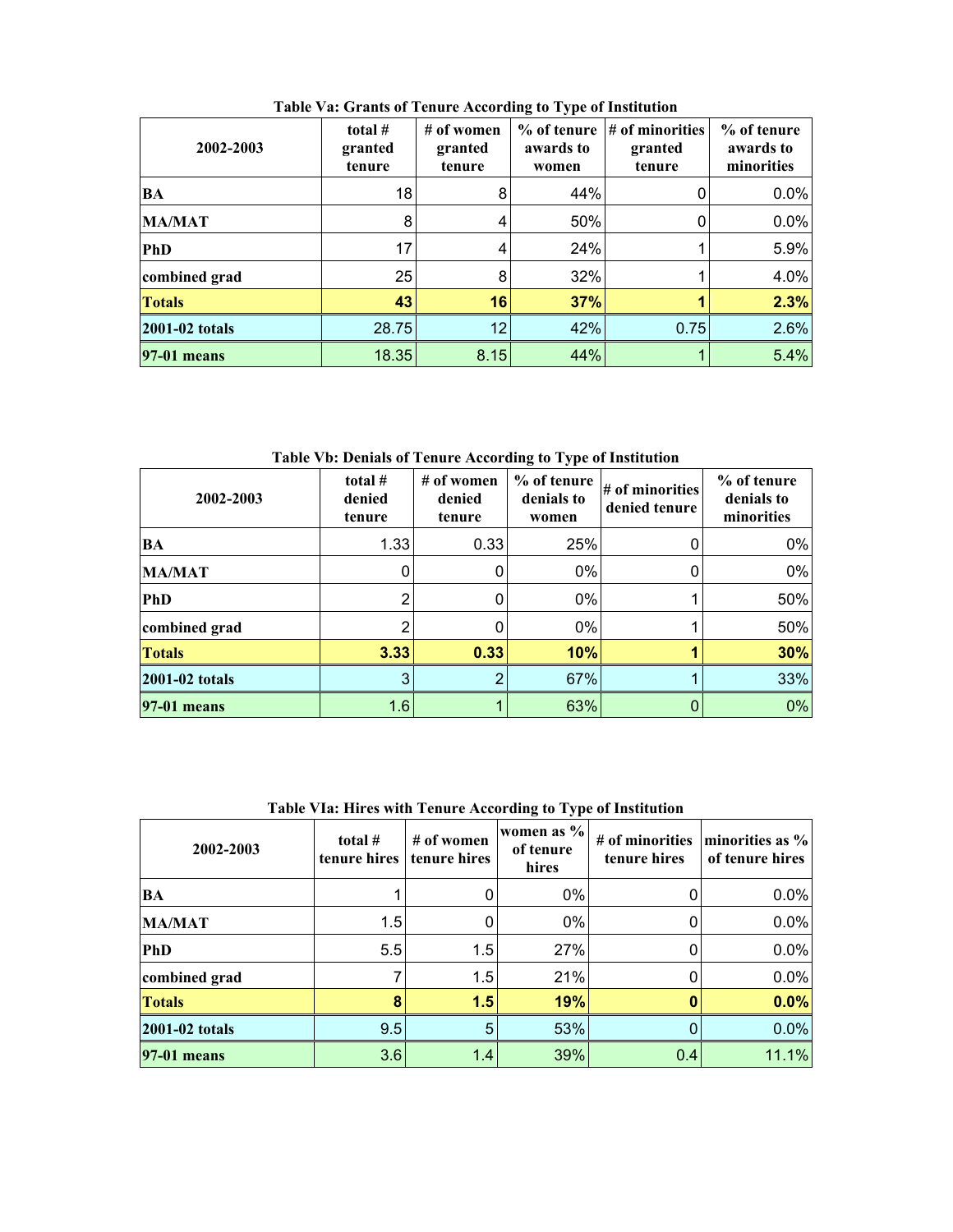| 2002-2003             | total $#$<br>hires | # of women<br>tenure-track tenure-track<br>hires | of tenure-<br>track hires | women as $\%$ # of minorities<br>tenure-track<br>hires | minorities as %<br>of tenure-track<br>hires |
|-----------------------|--------------------|--------------------------------------------------|---------------------------|--------------------------------------------------------|---------------------------------------------|
| <b>BA</b>             | 27.63              | 12.4                                             | 45%                       | 1.9                                                    | 6.9%                                        |
| <b>MA/MAT</b>         | 6                  | 2                                                | 33%                       |                                                        | 0.0%                                        |
| <b>PhD</b>            | 19.5               | 12.5                                             | 64%                       |                                                        | 10.3%                                       |
| combined grad         | 25.5               | 14.5                                             | 57%                       |                                                        | 7.8%                                        |
| <b>Totals</b>         | 53.13              | 26.9                                             | 51%                       | 3.9                                                    | 7.3%                                        |
| <b>2001-02 totals</b> | 45                 | 22                                               | 49%                       | ≘                                                      | 4.4%                                        |
| <b>97-01 means</b>    | 28.4               | 14.1                                             | 50%                       | ◠                                                      | 7.0%                                        |

**Table VIb: Tenure-Track Hires According to Type of Institution** 

**Table VIc: Non-Tenure-Track Hires According to Type of Institution** 

| 2002-2003          | total $#$ non-<br>tenure-track<br>hires | # of women<br>non-tenure-<br>track hires | women as %<br>of non-<br>tenure-track<br>hires | # of minorities<br>non-tenure-<br>track hires | minorities as<br>$%$ of non-<br>tenure-track<br>hires |
|--------------------|-----------------------------------------|------------------------------------------|------------------------------------------------|-----------------------------------------------|-------------------------------------------------------|
| <b>BA</b>          | 41.5                                    | 19                                       | 46%                                            |                                               | 0.0%                                                  |
| <b>MA/MAT</b>      | 5                                       | 2                                        | 40%                                            |                                               | 0.0%                                                  |
| PhD                | 17                                      | 6                                        | 35%                                            |                                               | 5.9%                                                  |
| combined grad      | 22                                      | 8                                        | 36%                                            |                                               | 4.5%                                                  |
| <b>Totals</b>      | 63.5                                    | 27                                       | 43%                                            |                                               | 1.6%                                                  |
| 2001-02 totals     | 66.5                                    | 29                                       | 44%                                            |                                               | 1.5%                                                  |
| <b>97-01 means</b> | 46.3                                    | 21.5                                     | 46%                                            | 1.4                                           | 3.0%                                                  |

**Table VId: Part-Time Hires According to Type of Institution** 

| 2002-2003      | total $#$ part-<br>time hires | # of women<br>part-time<br>hires | of part-time<br>hires | part-time<br>hires | women as $\%$ # of minorities minorities as $\%$<br>of part-time<br>hires |
|----------------|-------------------------------|----------------------------------|-----------------------|--------------------|---------------------------------------------------------------------------|
| <b>BA</b>      | 24.07                         | 14.5                             | 60%                   | 0.75               | 3.1%                                                                      |
| <b>MA/MAT</b>  | 8.9                           | 3                                | 34%                   | 0.5                | 5.6%                                                                      |
| <b>PhD</b>     | 24.87                         | 10.28                            | 41%                   |                    | $0.0\%$                                                                   |
| combined grad  | 33.77                         | 13.28                            | 39%                   | 0.5                | 1.5%                                                                      |
| <b>Totals</b>  | 57.84                         | 27.78                            | 48%                   | 1.25               | 2.2%                                                                      |
| 2001-02 totals | 39.63                         | 21.125                           | 53%                   | 0.2                | 0.5%                                                                      |
| 97-01 means    | 71.55                         | 35.13                            | 49%                   | 2.4                | 3.4%                                                                      |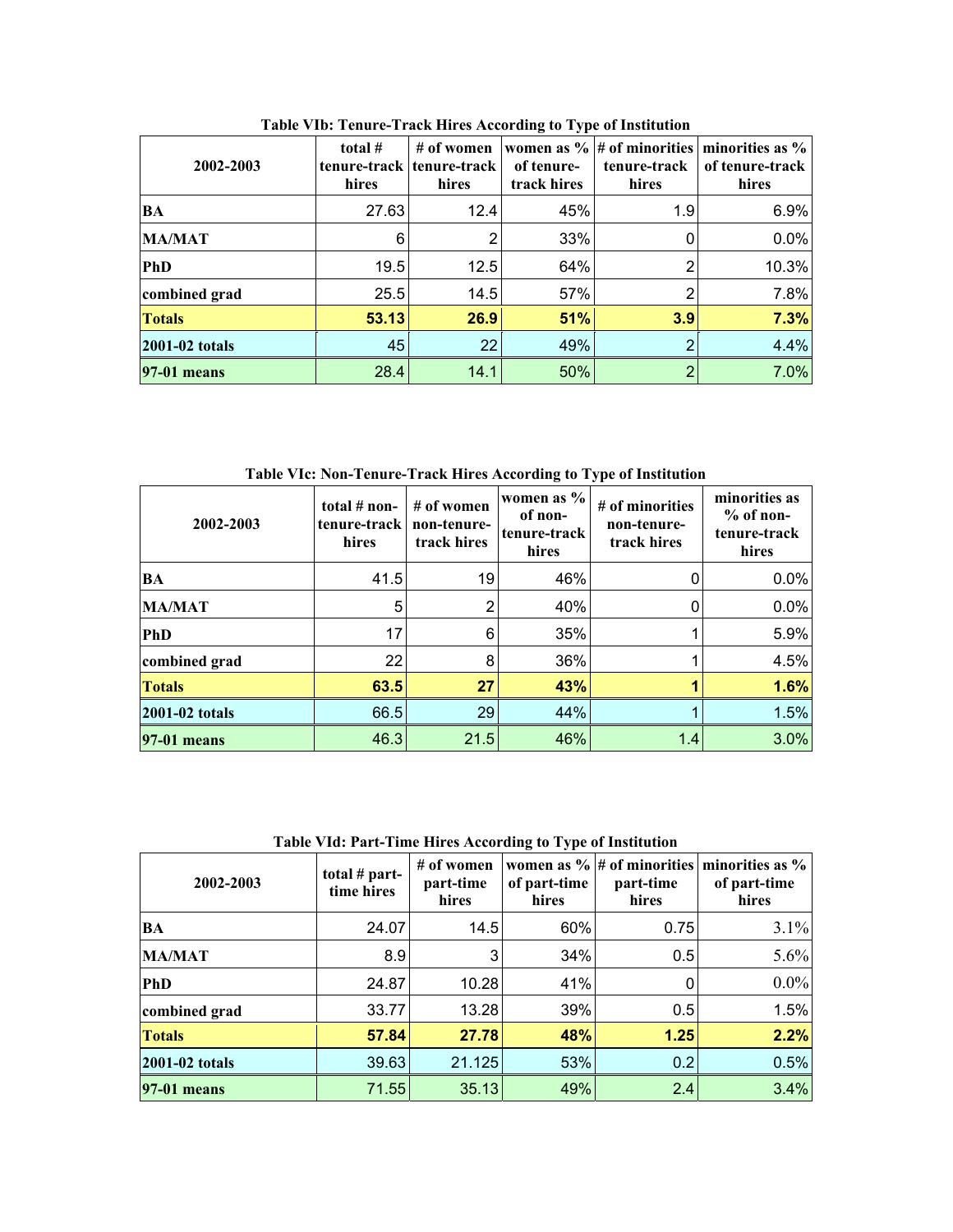| TADIC VITAL LIID SAWATUCU |                       |                                   |                                   |                                          |                                        |  |
|---------------------------|-----------------------|-----------------------------------|-----------------------------------|------------------------------------------|----------------------------------------|--|
| 2002-2003                 | total $#$ of<br>PhD's | # of PhD's<br>awarded to<br>women | % of PhD's<br>awarded to<br>women | # of $PhD's$<br>awarded to<br>minorities | % of PhD's<br>awarded to<br>minorities |  |
| MA/MAT*                   |                       |                                   | 100%                              |                                          | 0.0%                                   |  |
| PhD                       | 66                    | 28                                | 42%                               |                                          | 0.0%                                   |  |
| <b>Totals</b>             | 67                    | 29                                | 43%                               |                                          | 0.0%                                   |  |
| 2001-02 totals            | 64                    | 28                                | 44%                               |                                          | 3.1%                                   |  |
| <b>97-01 means</b>        | 35.4                  | 15.2                              | 43%                               | 1.2                                      | 3.4%                                   |  |

**Table VIIa: PhD's Awarded** 

 \*Note: One department that previously granted doctorates has now been restricted to Master's degrees, but students already in the pipeline have been allowed to complete their degrees.

| Table VIID. MATMAT SAWATUCU |                 |                                    |                                    |                                         |                                       |  |  |
|-----------------------------|-----------------|------------------------------------|------------------------------------|-----------------------------------------|---------------------------------------|--|--|
| 2002-2003                   | total # of MA's | # of $MA's$<br>awarded to<br>women | $%$ of MA's<br>awarded to<br>women | # of $MA's$<br>awarded to<br>minorities | % of MA's<br>awarded to<br>minorities |  |  |
| <b>MA/MAT</b>               | 55              | 22                                 | 40%                                |                                         | 3.6%                                  |  |  |
| <b>PhD</b>                  | 131             | 68                                 | 52%                                |                                         | 3.1%                                  |  |  |
| <b>Totals</b>               | 186             | 90                                 | 48%                                | 6                                       | 3.2%                                  |  |  |
| 2001-02 totals              | 157             | 74                                 | 47%                                |                                         | 2.5%                                  |  |  |
| 97-01 means                 | 104             | 50.4                               | 48%                                | 4.8                                     | 4.6%                                  |  |  |

## **Table VIIb: MA/MAT's Awarded**

| 2002-2003          | # courses<br>women in<br>antiquity | # courses<br>minority<br>groups | # courses<br>sexuality | $# \; \text{course}$<br>combining<br>categories | $#$ FTE<br>teaching<br>these courses |
|--------------------|------------------------------------|---------------------------------|------------------------|-------------------------------------------------|--------------------------------------|
| <b>BA</b>          | 55                                 | 9                               | 15                     | 28                                              | 133.13                               |
| <b>MA/MAT</b>      | 14                                 | 2                               | 8                      | 8                                               | 54                                   |
| <b>PhD</b>         | 40                                 | 4                               | 11                     | 16                                              | 101                                  |
| combined grad      | 54                                 | 6                               | 19                     | 24                                              | 155                                  |
| <b>Totals</b>      | 109                                | 15                              | 34                     | 52                                              | 288.13                               |
| 2001-02 totals     | 98                                 | 14                              | 43                     | 64                                              | 286.41                               |
| <b>97-01 means</b> | 66.8                               | 5.8                             | 18.8                   | 35                                              | 159.3                                |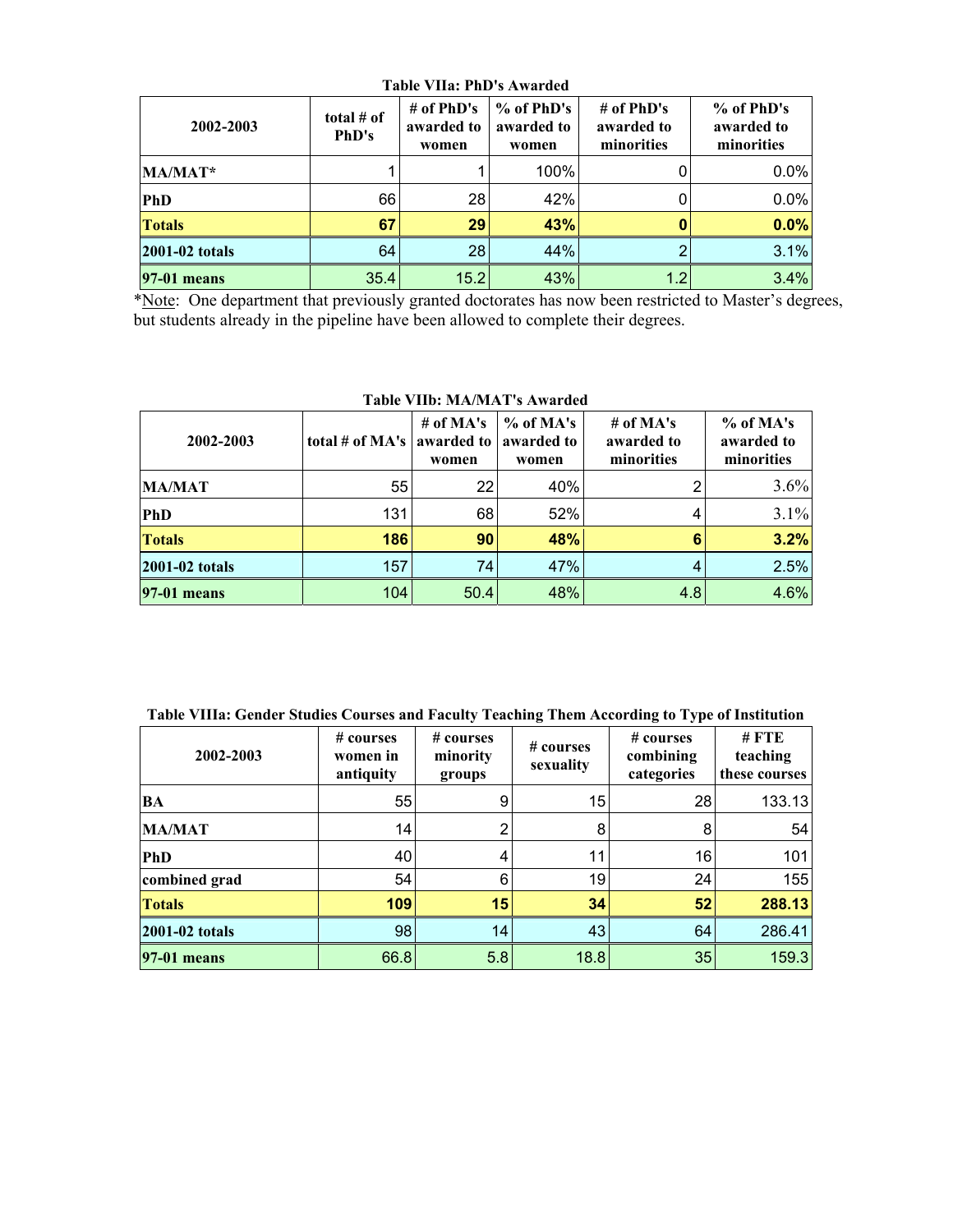| 2002-2003         | total #<br>institutions | # with<br>courses on<br>women | $%$ with<br>women | $#$ with<br>courses on courses on courses on courses on | $%$ with<br>minorities   minorities | $#$ with<br>sexuality | $%$ with<br>sexuality | $#$ with<br>courses | $%$ with<br>courses on combination combination<br>courses | # with<br>any of<br>these<br>courses | $%$ with<br>any of<br>these<br>courses |
|-------------------|-------------------------|-------------------------------|-------------------|---------------------------------------------------------|-------------------------------------|-----------------------|-----------------------|---------------------|-----------------------------------------------------------|--------------------------------------|----------------------------------------|
| BA                | 150                     | 47                            | 31%               | 8                                                       | 5.3%                                | 14                    | 9.3%                  | 25                  | 17%                                                       | 66                                   | 44%                                    |
| <b>MA/MAT</b>     | 29                      | 13                            | 45%               | $\overline{2}$                                          | 6.9%                                | 8                     | 27.6%                 |                     | 24%                                                       | 17                                   | 59%                                    |
| <b>PhD</b>        | 41                      | 26                            | 63%               | 4                                                       | 9.8%                                | 10                    | 24.4%                 | 9                   | 22%                                                       | 30                                   | 73%                                    |
| combined<br>grad  | 70                      | 39                            | 56%               | 6                                                       | 8.6%                                | 18                    | 25.7%                 | 16                  | 23%                                                       | 47                                   | 67%                                    |
| <b>Totals</b>     | 220                     | 86                            | 39%               | 14                                                      | 6.4%                                | 32                    | 14.5%                 | 41                  | 19%                                                       | 113                                  | 51%                                    |
| 2001-02<br>totals | 203                     | 75                            | 37%               | 13                                                      | 6.4%                                | 38                    | 18.7%                 | 49                  | 24%                                                       | 113                                  | 56%                                    |
| 97-01<br>means*   | 130                     | 59                            | 45%               | 5 <sub>5</sub>                                          | 3.6%                                | 17                    | 13.1%                 | 27                  | 21%                                                       | 72                                   | 55%                                    |

**Table VIIIb: Institutions Offering Gender Studies Courses**

\*Note: Breakdown into types of courses is not available for 1996-98, so three-year means are reported for those categories.

| 2002-2003      | total $#$<br>institutions | $#$ with non-<br>discrimination<br>statement | $%$ with non-<br>discrimination<br>statement | # with domestic<br>partner benefits | % with domestic<br>partner benefits |
|----------------|---------------------------|----------------------------------------------|----------------------------------------------|-------------------------------------|-------------------------------------|
| BA             | 150                       | 102                                          | 68%                                          | 60                                  | 40%                                 |
| <b>MA/MAT</b>  | 29                        | 20                                           | 69%                                          | 14                                  | 48%                                 |
| <b>PhD</b>     | 41                        | 31                                           | 76%                                          | 25                                  | 61%                                 |
| combined grad  | 70                        | 51                                           | 73%                                          | 39                                  | 56%                                 |
| <b>Totals</b>  | 220                       | 153                                          | 70%                                          | 99                                  | 45%                                 |
| 2001-02 totals | 203                       | 141                                          | 69%                                          | 87                                  | 43%                                 |
| $97-01$ means* | 129.8                     | 96.4                                         | 74%                                          | 53.3                                | 41%                                 |

**Table IX: Issues of Sexual Orientation Discrimination** 

 \*Note: Information on domestic partner benefits was not collected until 1998-99, so the means for this item represent three rather than five years.

**Table X:** 

| <b>Comparison of New Hires Reported on Department Surveys and Placement Data on Hires</b> |                            |                     |                         |                         |  |  |
|-------------------------------------------------------------------------------------------|----------------------------|---------------------|-------------------------|-------------------------|--|--|
|                                                                                           | 2002-03 Department Survey: |                     | 2001-02 Placement Data: |                         |  |  |
|                                                                                           | newly hired faculty        |                     | hires for 2002-03       |                         |  |  |
| <b>Tenured Hires</b>                                                                      | 8                          | 6%                  | 9                       | 6%                      |  |  |
| Tenure-Track Hires                                                                        | 53.13                      | 43%                 | 67                      | 43%                     |  |  |
| Non-Tenure-Track Hires                                                                    | 63.5                       | 51%                 | 80                      | 51%                     |  |  |
| <b>Totals</b>                                                                             | 124.63                     | 100%                | 156                     | 100%                    |  |  |
|                                                                                           | 2001-02 Department Survey: |                     |                         | 2000-01 Placement Data: |  |  |
|                                                                                           |                            | newly hired faculty |                         | hires for $2001-02$     |  |  |
| <b>Tenured Hires</b>                                                                      | 9.5                        | 8%                  | 11                      | 5.5%                    |  |  |
| Tenure-Track Hires                                                                        | 45                         | 37%                 | 71                      | 35.7%                   |  |  |
| Non-Tenure-Track Hires                                                                    | 66.5                       | 55%                 | 117                     | 58.8%                   |  |  |
| <b>Totals</b>                                                                             | 121                        | 100%                | 199                     | 100%                    |  |  |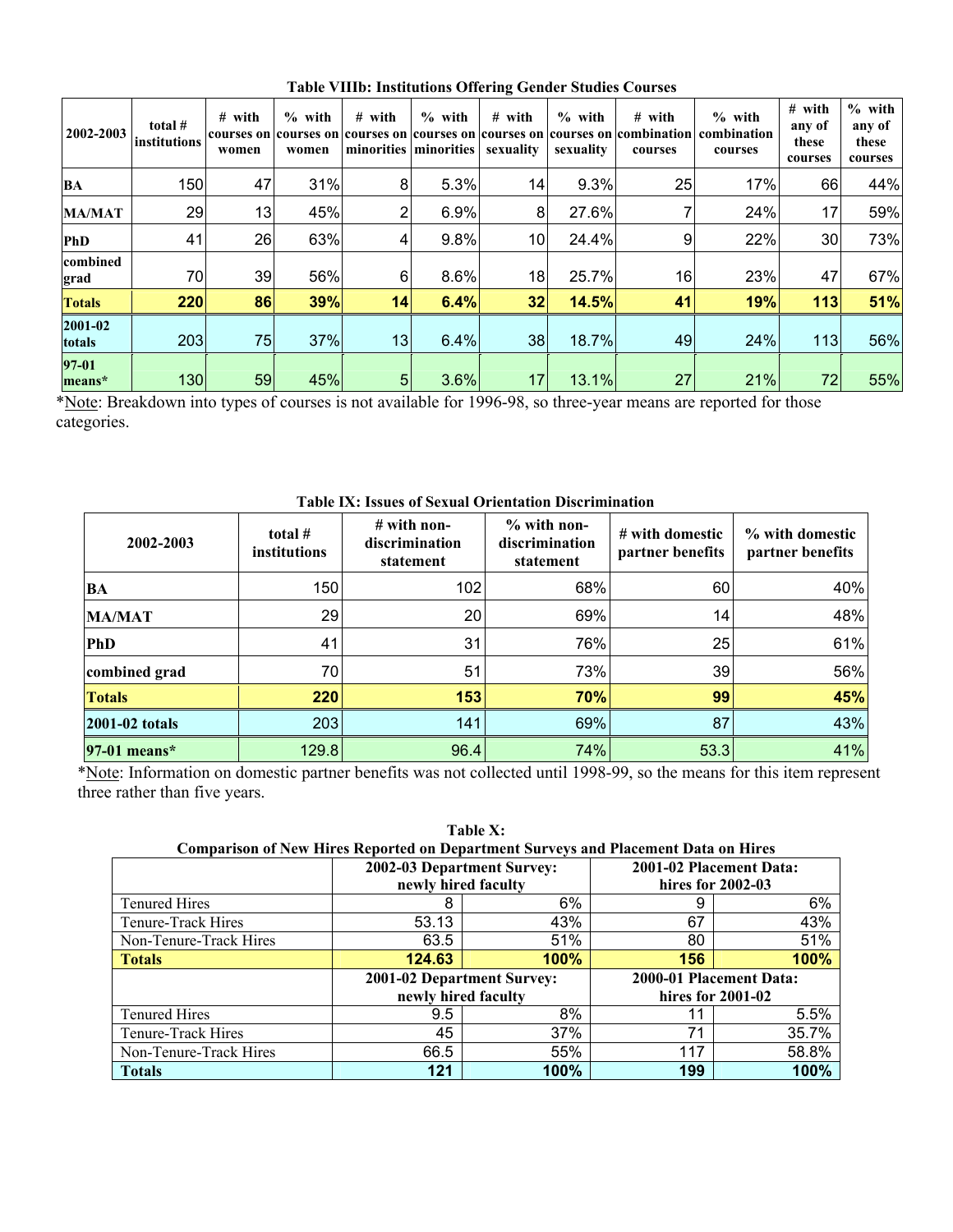## **Figures for CSWMG Report on 2002-2003 Department Survey**



**Figure 1: Tenure Status of Classics Faculty**

**Figure 2: Tenure Status of Classics Hires**

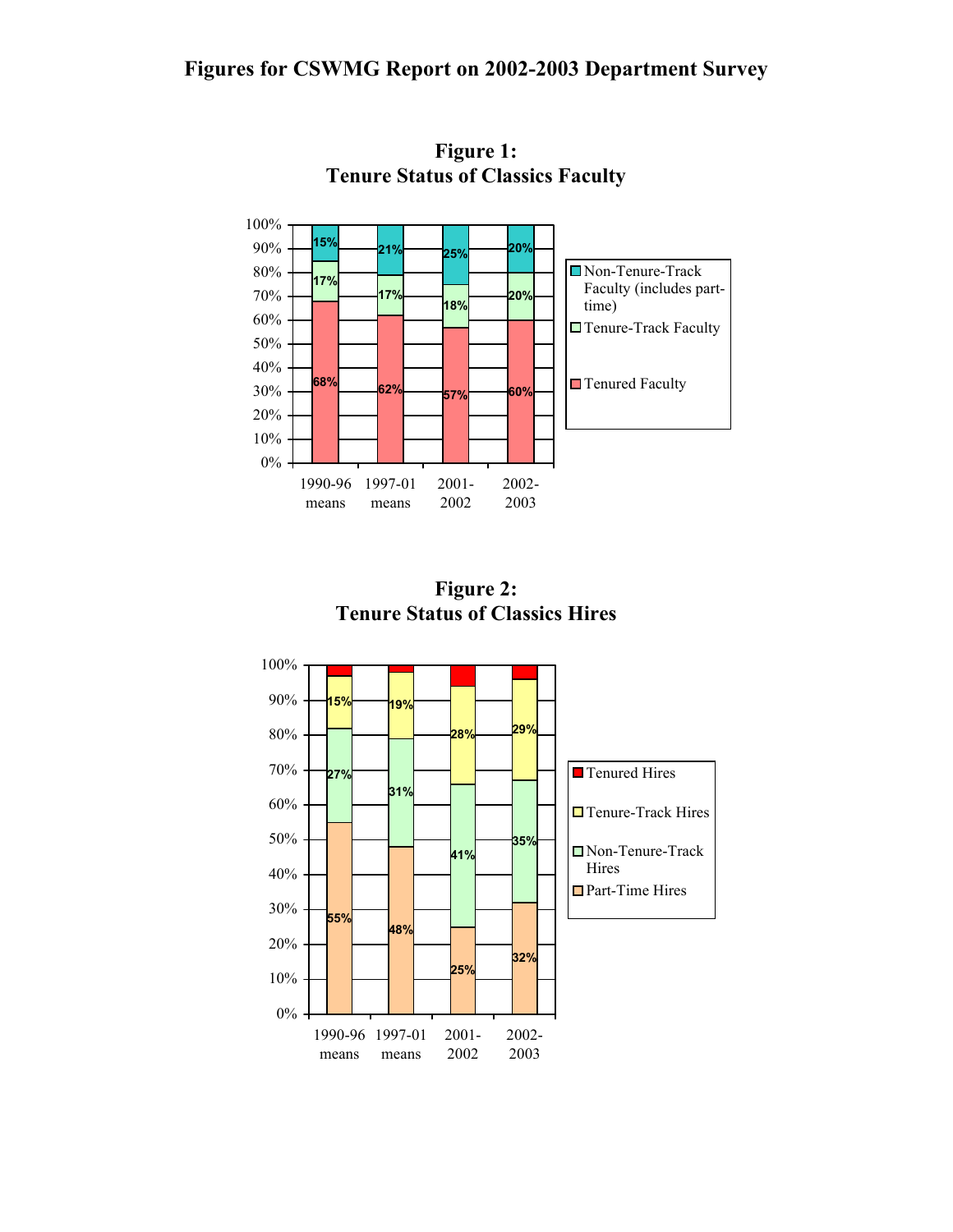### **List of Institutions/Departments that did not return the 2002-03 Survey Undergraduate Institutions/Departments**

| Adelphi University                          | Elmira College                                                     | Ripon College                        | Tulsa Community College, Metro              |
|---------------------------------------------|--------------------------------------------------------------------|--------------------------------------|---------------------------------------------|
| <b>Agnes Scott College</b>                  | <b>Evangel University</b>                                          | Rockford College                     | University of Arkansas                      |
| Albertus Magnus College                     | Florida College                                                    | Saint Anselm College                 | University of Dallas                        |
| Albright College                            | Gallaudet University                                               | Saint Charles Borromeo Seminary      | University of Denver                        |
| Allegheny College                           | Gannon University                                                  | Saint John's University (CSB/SJU)    | University of Idaho                         |
| American University                         | Georgetown University                                              | Saint Joseph College                 | University of Illinois at Chicago           |
| Antelope Valley College                     | Georgian Court College                                             | Saint Mary's University              | University of Maine                         |
| Arizona State University                    | Gonzaga University                                                 | Saint Mary's University of Minnesota | University of Maryland, Baltimore<br>County |
| Atlanta Christian College                   | Hampden-Sydney College                                             | Saint Meinrad School of Theology     | University of Massachusetts, Boston         |
| Ave Maria College                           | Hanover College                                                    | Saint Michael's College              | University of Missouri, Kansas City         |
| <b>Baker University</b>                     | Hartwick College                                                   | Saint Peter's College                | University of New Mexico                    |
| <b>Bard College</b>                         | Hillsdale College                                                  | San Diego Mesa College               | University of New Orleans                   |
| *Barnard College                            | Hobart & William Smith Colleges                                    | Santa Clara University               | University of North Carolina, Charlotte     |
| <b>Bates College</b>                        | Holy Trinity Orthodox Seminary                                     | Santa Rosa Junior College            | University of North Dakota                  |
| <b>Benedictine College</b>                  | Hope College                                                       | Sarah Lawrence College               | University of Rhode Island                  |
| <b>Bethany Lutheran College</b>             | Howard University                                                  | Seattle University                   | University of Richmond                      |
| <b>Bishop's University</b>                  | Iona College                                                       | Seton Hall University                | University of Saskatchewan                  |
| Bowdoin College                             | Knox College                                                       | Smith College                        | University of Southern Maine                |
| Bowling Green State University              | La Salle University                                                | Solano Community College             | University of Southern Mississippi          |
| Brooklyn College - CUNY                     | Lafayette College                                                  | Southern Illinois University         | University of Tennessee at Chattanooga      |
| <b>Butler University</b>                    | Lancaster Theological Seminary                                     | Southwestern Christian College       | University of Texas, San Antonio            |
| C.W. Post Campus, Long Island<br>University | Le Moyne College                                                   | St. Ambrose University               | University of Utah                          |
| California State University, Fresno         | Los Angeles City College                                           | St. John's Seminary                  | University of Winnipeg                      |
| California State University, Northridge     | Loyola Marymount University                                        | St. John's University                | University of Wisconsin, Milwaukee          |
| Canisius College                            | Loyola University, New Orleans                                     | St. Joseph's College                 | <b>Ursinus College</b>                      |
| <b>CCBC</b> Essex                           | Manhattanville College                                             | St. Mary College                     | Utah State University                       |
| Chestnut Hill College                       | Michigan State University                                          | St. Mary's College of California     | Vassar College                              |
| Claremont Graduate University               | Montana State University                                           | St. Mary's University                | Wagner College                              |
| Clark University                            | Mount St. Mary's College & Seminary                                | St. Norbert College                  | Walsh University                            |
| <b>Cleveland State University</b>           | Nazarene Bible College                                             | St. Vincent College                  | Washington State University (FLL)           |
| Colgate University                          | Pace University                                                    | State University of West Georgia     | Washington State University (History)       |
| *College of Notre Dame of Maryland          | Pacific Lutheran Theological Seminary                              | <b>SUNY</b> at Binghamton            | West Chester University                     |
| College of William & Mary                   | Pacific Lutheran University                                        | <b>SUNY</b> at New Paltz             | Western Connecticut State University        |
| Concordia College                           | Piedmont Virginia Community College                                | <b>SUNY</b> at Stony Brook           | Western Washington University               |
| Concordia University                        | Queens College - CUNY                                              | Syracuse University                  | Westminster College                         |
| Cornell College                             | Randolph-Macon College                                             | Tallahassee Community College        | Wheaton College                             |
| Crowley's Ridge College                     | Randolph-Macon Woman's College                                     | Texas Christian University           | Wilson College                              |
| Dana College                                | Rhodes College                                                     | The College of St. Catherine         | Wittenberg University                       |
| Dordt College                               | Rice University                                                    | The Evergreen State College          | Xavier University                           |
| Drew University                             | Richard Stockton College of New Jersey The University of the South |                                      | York College - CUNY                         |
| Earlham College                             |                                                                    |                                      |                                             |